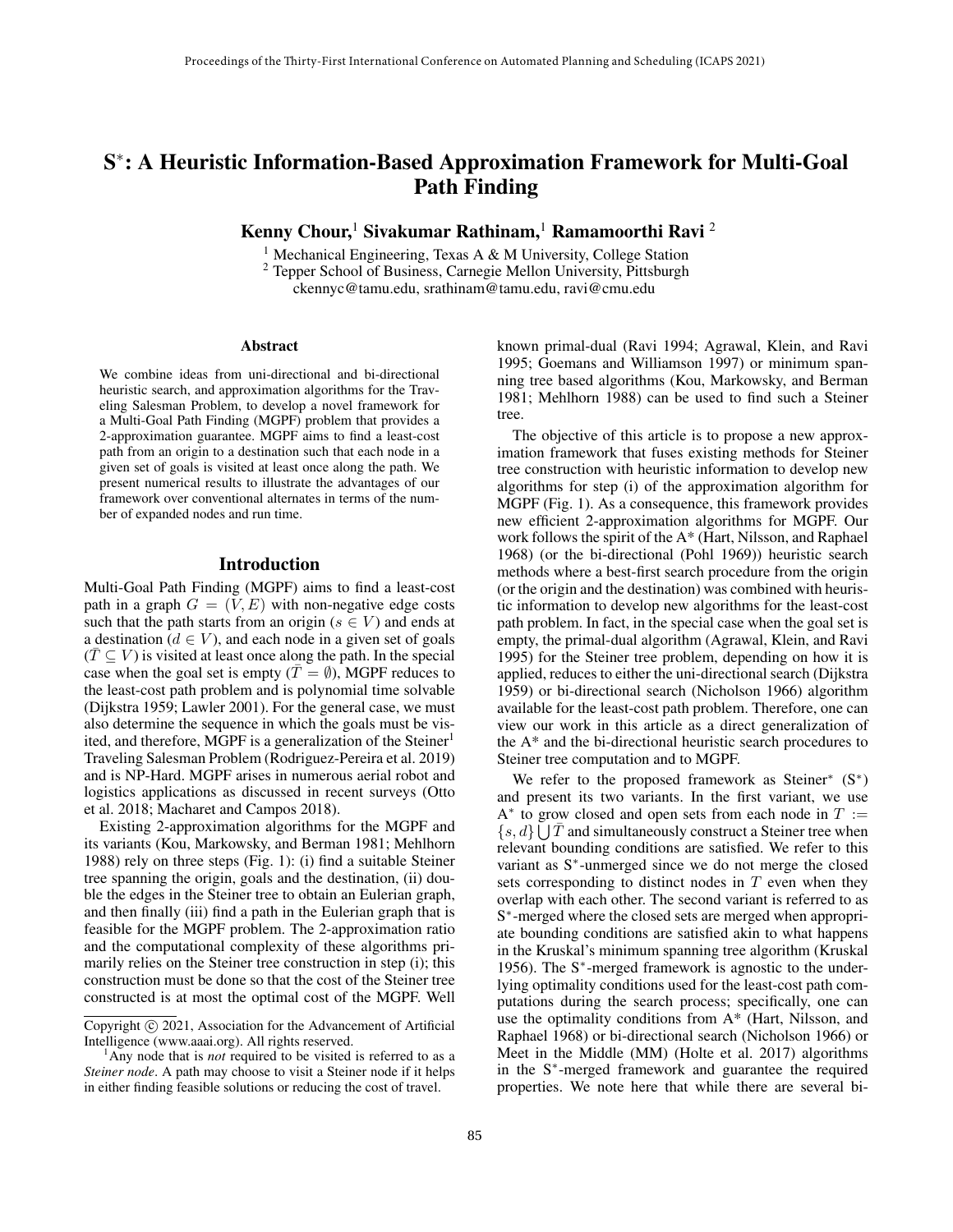

Figure 1: An approximation algorithm for MGPF: (i) Construct a suitable Steiner tree, (ii) Double the edges in the Steiner tree to form an Eulerian graph and (iii) Find a path in the Eulerian graph from the origin to destination that visits each goal at least once, while discarding remaining edges.



Figure 2: Each shaded region shows our expectation on the set of expanded nodes for conventional solvers and the proposed framework. Here, naive Kruskal is the popular approach (Kou, Markowsky, and Berman 1981) described in the Background and Preliminaries section.

directional heuristic search methods (De Champeaux 1983; Kwa 1989; Eckerle 1994; Kaindl and Kainz 1997; Barker and Korf 2015; Holte et al. 2017; Chen et al. 2017), we use MM (Holte et al. 2017) as a representative bi-directional search method for least-cost path computations in our framework as our goal is to address the MGPF; other methods will be considered in the future. Like uni-directional and bidirectional heuristic search, the expectation here is that combining existing algorithms with heuristic information will reduce the number of expanded nodes and possibly the computation time (Fig. 2). $<sup>2</sup>$ </sup>

After describing the new algorithms with theoretical performance guarantees for the Steiner tree construction, we provide extensive computational results on the performance on the proposed framework for instances derived from the

Multi-Agent Path Finding (MAPF) library<sup>3</sup> (Stern et al. 2019). While these numerical results clearly illustrate the benefits of the proposed framework in several scenarios, we do not claim that the proposed framework is superior to conventional solvers for each and every instance of the MGPF problem. Nevertheless, the proposed framework is the first of its kind for MGPF and provides a new line of research for related problems.

## Background and Preliminaries

Let  $c(u, v) \geq 0$  denote the cost of the edge joining two distinct vertices u and v in  $G = (V, E)$ . The cost of a path is defined as the sum of the edges in the path. Let  $cost^*(u, t)$ denote the cost of the least-cost path from  $u$  to  $t$  in  $G$ . Let  $\bar{h}_t(u)$  be an underestimate on  $\cosh^*(u, t)$ . To simplify our presentation and proofs, we assume  $\vec{h}_t(u)$  is obtained using a consistent heuristic (Hart, Nilsson, and Raphael 1968).

A Steiner tree is a connected subgraph of edges that spans a subset of relevant nodes  $T = \{s, d\} \cup \overline{T} \subseteq V$  also commonly referred to as terminals. Finding a Steiner tree which minimizes the sum of the cost of the edges in the tree is NP-Hard (Karp 1972). Therefore, a popular approach for finding a suitable Steiner tree in step (i) of the approximation algorithm (Fig. 1) is to find a Minimum Spanning Tree (MST) in the metric completion<sup>4</sup> of the terminals, and then replace each edge in the MST by the corresponding least-cost path in G. There are several implementations of this approach (Kou, Markowsky, and Berman 1981; Mehlhorn 1988; Ravi 1994; Goemans and Williamson 1997). Irrespective of the specific implementation used, the Steiner tree construction relies on satisfying the following key properties:

- (SP) Ensure that when a path between a pair of terminals in  $T$  is confirmed by a path finding algorithm, it is indeed a least-cost path in G between them.
- $(K)$  When a path P between two terminals is included in the Steiner tree, it obeys Kruskal's condition (Kruskal

<sup>&</sup>lt;sup>2</sup>Counterexamples to this expectation is presented in the appendix of (Chour, Rathinam, and Ravi 2021).

<sup>3</sup>https://movingai.com/benchmarks

 $4$ The metric completion of the terminals is a complete weighted graph on the terminals  $T$  where the weight of an edge between a pair of terminals is the minimum cost of a path between them in G.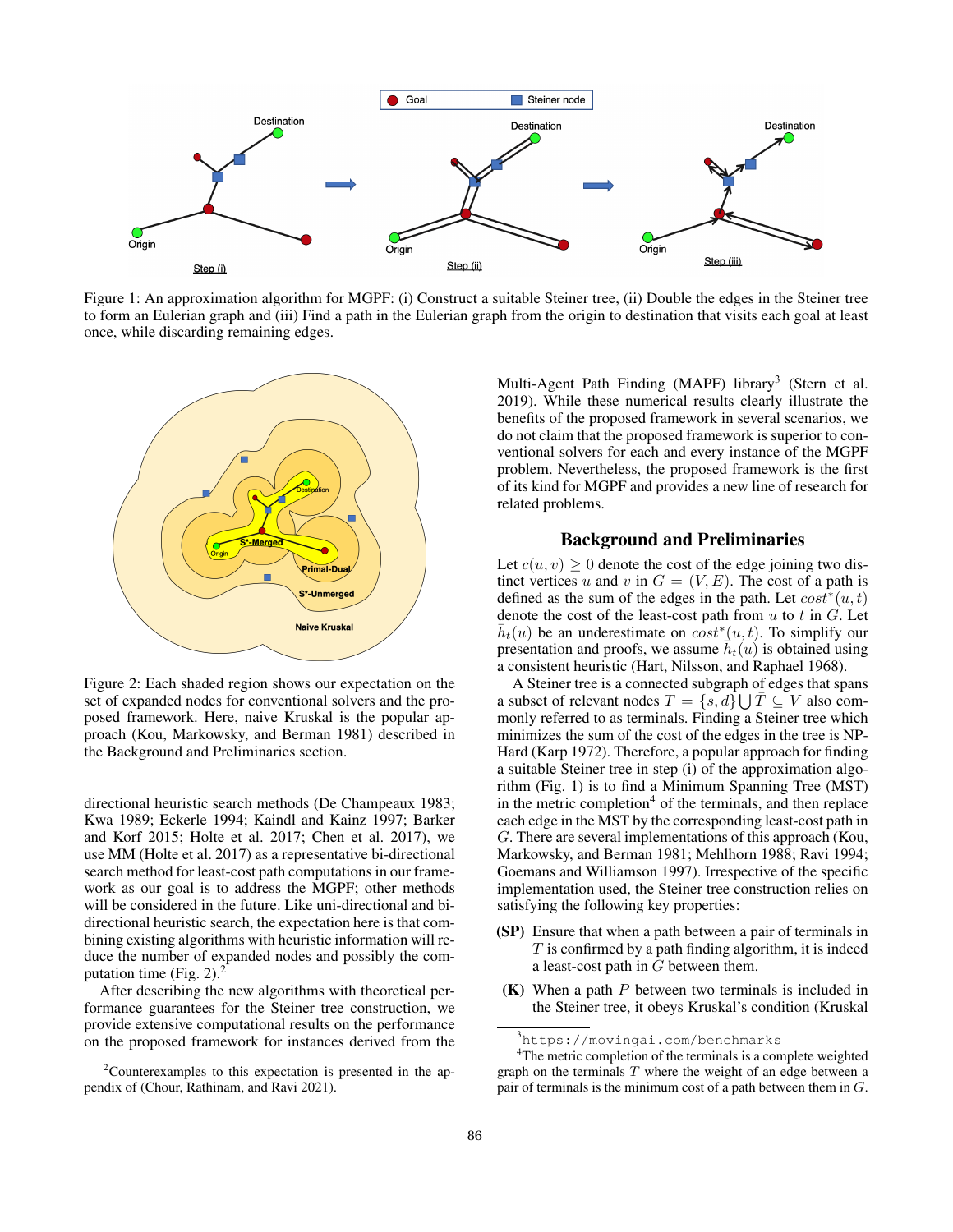Algorithm 1: S\*-unmerged <sup>1</sup> Inputs:  $G = (V, E), c(u, v) \forall u, v \in V, T \subseteq V$  $\bar{a}\,\,\bar{h}_t(u) \,\forall t\in T, u\in V \, \,\textrm{\it /}$  consistent lower bounds on  $c^*(u,t)$ <sup>4</sup> Output:  $S_T$  // Steiner tree spanning T Initialization:  $C_t := \{t\} \forall t \in T \text{ // Closed sets}$  $O_t := \{u : (u, t) \in E\} \forall t \in T \; / \;$  Open sets  $D_t := T \setminus \{t\} \forall t \in T \text{ // Destination sets}$  $g_t(u) := c(t, u) \,\forall u \in V, t \in T$  $f_t(u) := g_t(u) + h(u, D_t), \ \forall u \in V, t \in T$  $Q = \emptyset$  // Paths eligible for  $S_T$  $S_T := \emptyset$  Main Loop:  $u_t := \arg \min_{u \in O_t} f_t(u) \; \forall t \in T \; / \; t$ nominates best node 17  $t^* = \arg \min \{f_t(u_t) : t \in T\}$  // Choose nominator with least  $f$  cost  $C_{t^*} := C_{t^*} \cup \{u_{t^*}\}; O_{t^*} := O_{t^*} \setminus \{u_{t^*}\}$ **for**  $v \in \{v : (v, u_{t^*}) \in E, v \notin C_{t^*}\}\)$  do  $\big|$   $O_{t^*} := O_{t^*} \cup \{v\}$ 

```
15 while all the terminals are not connected in S_T do
21 g_{t^*}(v) := \min(g_{t^*}(v), g_{t^*}(u_{t^*}) + c(u_{t^*}, v))22 \int f_{t^*}(v) := g_{t^*}(v) + h(v, D_{t^*}), \ \forall v \in O_{t^*}23 end
24 \parallel if u_{t^*} \in D_{t^*} then
25 \left| Q := Q \cup \{PATH(t^*, u_{t^*})\} \right.26 D_{t^*} := D_{t^*} \setminus \{u_{t^*}\}27 \int f_{t^*}(v) := g_{t^*}(v) + h(v, D_{t^*}), \ \forall v \in O_{t^*}28 D_{u_{t^*}} := D_{u_{t^*}} \setminus \{t^*\}29 \left| \quad \right| \quad f_{u_{t}*}(v) := g_{u_{t}*}(v) + h(v, D_{u_{t}*}), \; \forall v \in O_{u_{t}*}30 end
31 \mid S_T := UpdateSteinerTree(S_T, Q, f)32 end
33 return S_T
```
1956) for inclusion in the MST of the metric completion of  $T$ . This requires that all paths between any pair of terminals with costs lower than the cost of P have been considered, and P does not create any cycles when added to the current tree.

If a Steiner tree algorithm satisfies the above key properties, then it is known that the cost of the Steiner tree obtained using the algorithm is at most equal to the optimal MGPF cost which leads to a 2-approximation algorithm for MGPF (Kou, Markowsky, and Berman 1981; Mehlhorn 1988). The variants of the S\* framework ensures that these two key properties are maintained thus proving the approximation guarantee of the final MGPF solution obtained using this approach.

# S\*-unmerged

S\*-unmerged (Algorithm 1) uses A<sup>∗</sup> to build closed and

Algorithm 2:  $UpdateSteinerTree(S_T, Q, f)$ 

1  $f^* := \min_t \min_{u \in O_t} f_t(u)$ 2  $Q' = Q$  // Process paths locally 3 while  $Q'$  is nonempty do 4 Choose a path  $p \in Q'$  with the cheapest cost joining components  $C_1, C_2 \in S_T$ 5 **if** *adding* p *to*  $S_T$  *does not form a cycle AND*  $cost(p) \leq f^*$  then 6  $\blacksquare$  Add p to  $S_T$ 7  $\begin{array}{|c|c|c|c|c|} \hline \end{array}$   $\bar{C}$  :=  $C_1 \cup C_2$ 8 for  $t \in \bar{C} \cap T$  do  $9$   $\begin{array}{|c|c|c|c|} \hline \end{array}$   $D_t := T \setminus \bar{C}$ 10 ft(v) :=  $g_t(v) + h(v, D_t)$ ,  $\forall v \in O_t$  $11$  | end <sup>12</sup> end 13 Delete p from  $Q'$ <sup>14</sup> end 15 return  $S_T$ 

open sets from each terminal in  $T$ . We borrow the usual definitions of f, g and h costs from  $A^*$ ; however, in this framework, each terminal maintains its own version of the  $f, g$ and h costs for each of the nodes in its closed and open sets. Each terminal  $t \in T$  maintains a destination list  $D_t$  which includes all the terminals not yet connected to  $t$  in the Steiner tree. In Algorithm 1, for any  $S \subset V$ ,  $h(u, S)$  is defined as the underestimate from node  $u$  to reach any terminal in  $S$ ,  $i.e., h(u, S) := \min{\{\bar{h}_t(u) : t \in T \cap S\}}.$ 

After the initialization step, during each iteration of the the main loop,  $S^*$ -unmerged proceeds to let each terminal nominate a node with the least  $f$ -cost from its open set. The best nominated node  $u_{t*}$  with the smallest f value is then moved to the corresponding terminal $(t^*)$ 's closed set. Next,  $u_{t*}$  is expanded and the corresponding g and f costs of its neighbors are updated (lines 19-23 in Algorithm 1). If paths are confirmed between two distinct terminals, they are also added to  $Q$  (line 25 in Algorithm 1) which maintains a list of paths eligible for the Steiner tree construction. Lines 26- 29 in Algorithm 1 are referred as *re-prioritization* steps and are not mandatory; however, they may help in reducing the total number of expanded nodes during the search process at the expense of additional computation time. Finally, S\* unmerged checks (line 31 in Algorithm 1) if the Steiner tree  $(S_T)$  needs to be updated based on the changes in  $Q$  or the bounding function  $f$ .

The procedure in Algorithm 2 ensures paths are added to  $S_T$  only if they satisfy the property (K). First, we consider the minimum  $f$ -value  $(f^*)$  among all the nodes in the open sets of all the terminals. Note that this will be f-cost of the next best nominated node in the algorithm. Therefore, all confirmed paths with costs at most equal to  $f^*$  from all terminals have been explored by now. We then process the confirmed paths in Q locally in *increasing order of cost* in the following way:

• If a path is between two terminals that are not connected in  $S_T$  and its cost is at most  $f^*$  (line 5 of Algorithm 2),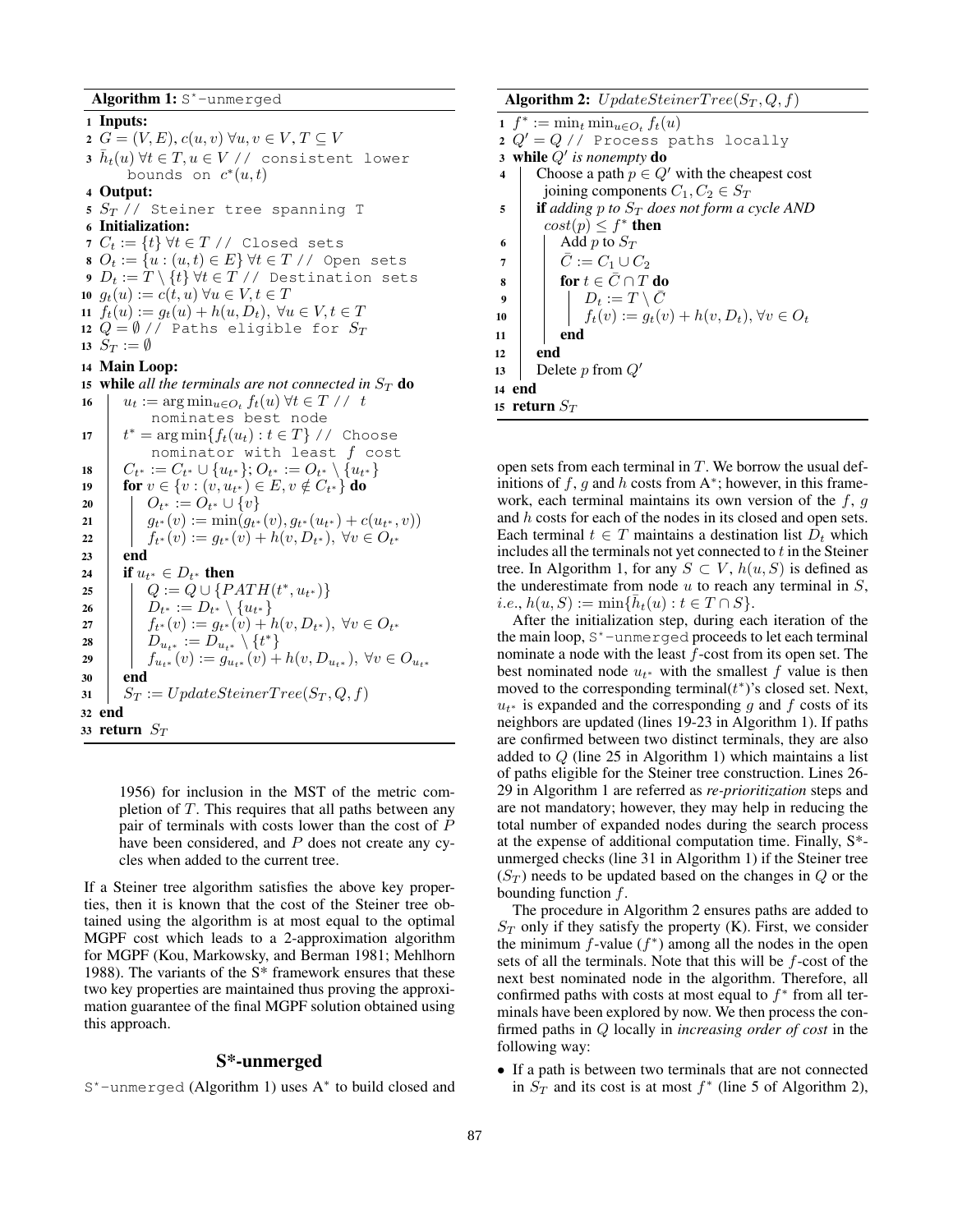we include it in  $S_T$ . We also update the destination sets of the terminals due to changes in  $S_T$  and correspondingly change the f-costs for nodes in the open sets of these terminals (lines 8-11 of Algorithm 2).

• If a path doesn't satisfy the conditions in line 5 of Algorithm 2, we ignore and delete it locally since it does not obey property (K).

# Correctness of S<sup>∗</sup> -unmerged

First, we observe that the open and closed sets of terminals are updated in the same manner as the  $A^*$  algorithm. Furthermore, as the heuristic costs are consistent,  $g_t(u)$  for any node  $u \in C_t$  is equal to  $cost^*(t, u)$ . Moreover, the shortest paths found between  $t$  and any node in  $C_t$ , and their corresponding g costs remain valid even after the changes in  $D_t$ since we recompute the lower bounds  $h$  to remain consistent, and use them in updating the bounds on the open sets. This shows that the paths finalized by the algorithm obey the (SP) property. As a result of the condition used in Algorithm 2, S<sup>\*</sup>-unmerged also satisfies the (K) property. Hence, we have the following theorem.

Theorem 1. *S\*-unmerged finds a Steiner tree of cost at most equal to the optimal MGPF cost. This Steiner tree can then be used to obtain a 2-approximation algorithm for MGPF.*

# S\*-merged

Rather than carry out search from single terminals,  $S<sup>*</sup>$ -merged (Algorithm 3) keeps track of the connectivity structure among the terminals in  $S_T$  using a set  $\mathbb C$  of components which are initialized to singleton terminals. When two components merge, we simply merge the set of terminals in these components in C. We also carefully extend the definition of open and closed sets to subsets of terminals and ensure we update them so that they obey the conditions that the g-values of nodes in the closed sets give optimal paths from the node to some terminal in the component, and that the f-values remain lower bounds on reaching a terminal in another component. For this we will also need to ensure that the destination set of the merged components are updated appropriately.

Unlike S\*-unmerged where each terminal nominates its best node, in S\*-merged, each component nominates a node with the least f-cost from its open set. The best nominated node  $u_{\mathcal{A}^*}$  with the least f value is then moved to the corresponding components  $(A^*)$  closed set. Next,  $u_{A^*}$  is expanded and the corresponding  $q$  and  $f$  costs of its neighbors are updated (lines 20-24 in Algorithm 3). If paths are confirmed between terminals in two distinct components, they are also added to Q (line 27 in Algorithm 3). Similar to S\*-unmerged, the re-prioritization steps in lines 28-31 of Algorithm 3 are not mandatory and can be used to speed up the implementation as needed. Finally,  $S^*$ -merged checks (line 35 in Algorithm 3) if the Steiner tree  $(S_T)$  and the component structure needs to be updated based on changes in Q or the bounding functions of these components.

We derive three versions of  $S^*$ -merged based on the method used to confirm the least-cost paths between components (line 26 in Algorithm 3). These methods are drawn

Algorithm 3: S\*-merged

### <sup>1</sup> Input:

- 2  $G = (V, E), c(u, v) \forall u, v \in V, T \subseteq V$
- $\bar{a}\,\,\bar{h}_t(u) \,\forall t\in T, u\in V \, \,\textrm{\it /}$  consistent lower bounds on  $c^*(u,t)$
- <sup>4</sup> Output:
- 5  $S_T$  // Steiner tree spanning T
- <sup>6</sup> Initialization:
- 7  $\mathbb{C} := \{ \{t\}, \ \forall t \in T \}$
- 8  $C_{\mathcal{A}} := \mathcal{A}, \forall \mathcal{A} \in \mathbb{C} \text{ // Closed sets of } \mathcal{A}$
- 9  $O_{\mathcal{A}} := \{u : (u, t) \in E, t \in \mathcal{A}\}, \forall \mathcal{A} \in \mathbb{C} \text{ // Open }$ sets of A
- 10  $D_{\mathcal{A}} := T \setminus \mathcal{A}, \forall \mathcal{A} \in \mathbb{C} \setminus \mathcal{A}$  Destination sets of  $A \in \mathbb{C}$
- 11  $g_{\mathcal{A}}(u) := \min\{c(t, u): t \in \mathcal{A}, t \in T\}, \ \forall u \in$  $V, A \in \mathbb{C}$
- 12  $f_{\mathcal{A}}(u) := g_{\mathcal{A}}(u) + h(u, D_{\mathcal{A}}), \ \forall u \in V, \mathcal{A} \in \mathbb{C}$  $//$  Lower bound on  $cost^*(u, D_A)$
- 13  $Q = \emptyset$  // Paths eligible for  $S_T$

14  $S_T = \emptyset$ 

# <sup>15</sup> Main Loop:

16 while *all the terminals are not connected in*  $S_T$  do

- 17  $u_{\mathcal{A}} = \arg \min_{u \in Q_{\mathcal{A}}} f_{\mathcal{A}}(u) \,\forall \mathcal{A} \in \mathbb{C} \; / \; / \; \mathcal{A}$ nominates best node 18  $A^* = \arg \min \{ f_{\mathcal{A}}(u_{\mathcal{A}}) : \mathcal{A} \in \mathbb{C} \}$  // Choose nominator with least  $f$  cost 19  $C_{\mathcal{A}^*} = C_{\mathcal{A}^*} \cup \{u_{\mathcal{A}^*}\}; O_{\mathcal{A}^*} = O_{\mathcal{A}^*} \setminus \{u_{\mathcal{A}^*}\}$ 20 for  $v \in \{v : (v, u_{\mathcal{A}^*}) \in E, v \notin C_{\mathcal{A}^*}\}\$  do 21 |  $O_{\mathcal{A}^*} = O_{\mathcal{A}^*} \cup \{v\},\$ 22  $\Big| \Big| g_{\mathcal{A}^*}(v) =$  $\min\{g_{\mathcal{A}^*}(v), g_{\mathcal{A}^*}(u_{\mathcal{A}^*}) + c(u_{\mathcal{A}^*}, v)\}\$ 23 f $A_*(v) = g_{A^*}(v) + h(v, D_{A^*})$  $24$  end 25 for  $A \in \mathbb{C}, A \neq A^*$  do <sup>26</sup> if *Path Confirmation Condition between* A<sup>∗</sup> *and* A *is satisfied* then 27 | | | If  $terminal_A(u)$  denotes a terminal in A
- that is nearest to  $u, Q := Q \cup$  $PATH^*(terminal_{\mathcal{A}}(u), terminal_{\mathcal{A}^*}(u))$ 28  $\Box$   $D_{\mathcal{A}^*} := D_{\mathcal{A}^*} \setminus \{t : t \in \mathcal{A} \cap T\}$ 29  $\vert \vert \vert \ \forall v \in O_{\mathcal{A}^*}, f_{\mathcal{A}^*}(v) = g_{\mathcal{A}^*}(v) + h(v, D_{\mathcal{A}^*})$ 30  $\Box$   $D_{\mathcal{A}} := D_{\mathcal{A}} \setminus \{t : t \in \mathcal{A}^* \cap T\}$ 31  $\forall v \in O_{\mathcal{A}}, f_{\mathcal{A}}(v) = g_{\mathcal{A}}(v) + h(v, D_{\mathcal{A}})$  $32$  end <sup>33</sup> end 34 Let  $\mathbb C$  denote all the info pertaining to  $\mathbb C$  $35 \mid [S_T, \bar{\mathbb{C}}] =$

$$
\begin{array}{c}\n\mathcal{L} \\
\downarrow \quad U \quad U \quad \text{plateSteinerTree} \quad \text{Merge}(S_T, Q, \bar{\mathbb{C}}) \\
\text{36 end}\n\end{array}
$$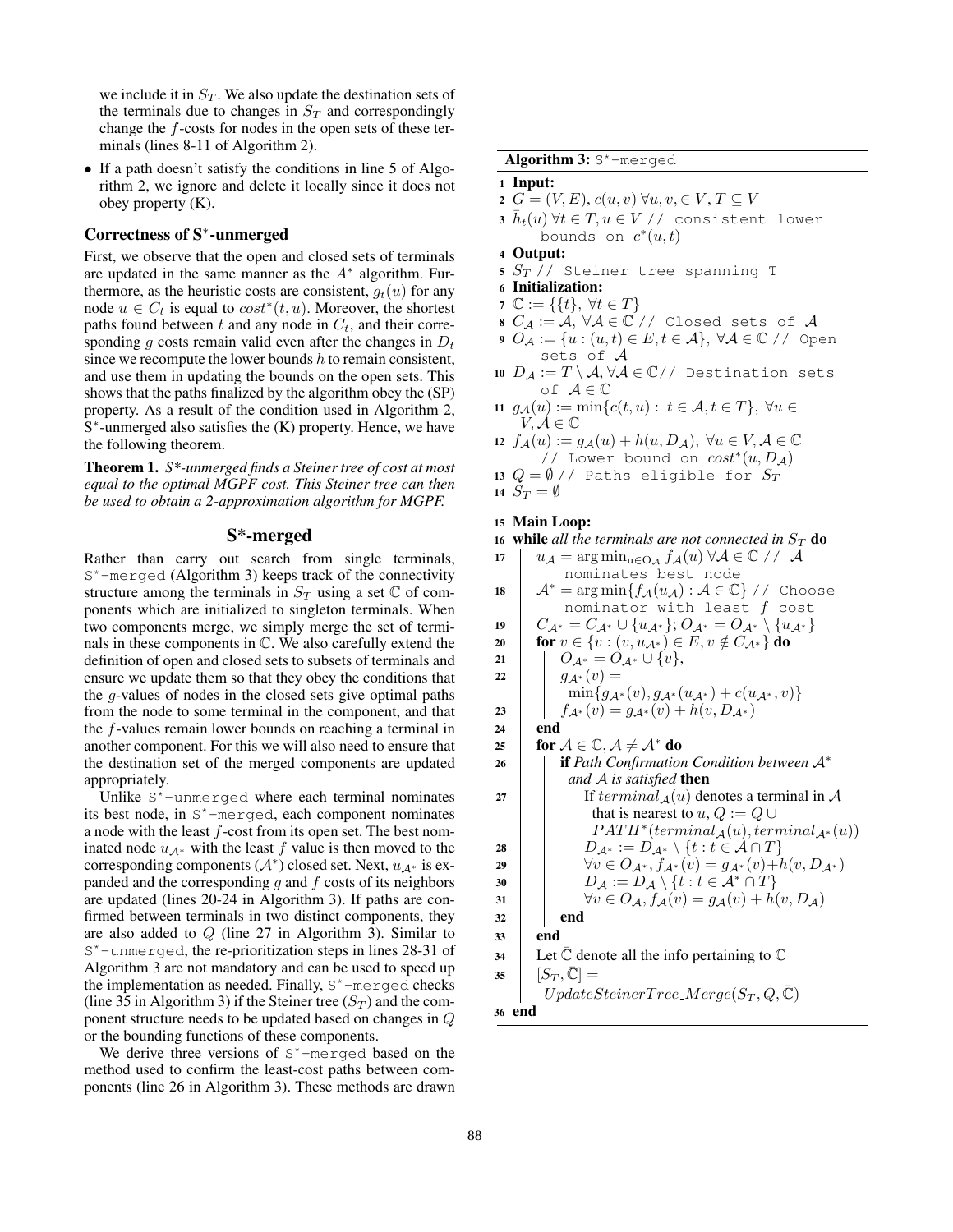**Algorithm 4:**  $UpdateSteinerTree_Merge(S_T, Q, \bar{C})$ 

 $1 f^* =$  $\max{\min_{A}(\min_{u \in O_{\mathcal{A}}} f_{\mathcal{A}}(u))}, \min_{\mathcal{A} \neq \mathcal{A}'}(rmin_{\mathcal{A}} +$  $rmin_{\mathcal{A}'}$ } 2  $Q' = Q$  // Process paths locally 3 while  $Q'$  is nonempty do 4 Choose a path  $p \in Q'$  with the cheapest cost joining components  $C_1, C_2 \in S_T$ 5 **if** *adding* p *to*  $S_T$  *does not form a cycle AND*  $cost(p) \leq f^*$  then 6 | Suppose p connects components  $A_1, A_2 \in \mathbb{C}$ 

7  $\overline{\mathbb{C}}$  = ComponentMerge( $\mathcal{A}_1, \mathcal{A}_2, \overline{\mathbb{C}}$ )

<sup>8</sup> end

9 Delete p from  $Q'$ 

<sup>10</sup> end

11 return  $[S_T,\mathbb{C}]$ 

**Algorithm 5:** ComponentMerge( $A_1, A_2, \overline{C}$ )

1  $A_{12} = A_1 \cup A_2$  // merge components 2  $D_{\mathcal{A}_{12}}=D_{\mathcal{A}_{1}}\cup D_{\mathcal{A}_{2}}\setminus\{t:t\in\mathcal{A}_{12}\cap T\}$ 3  $\textit{OC}_1 := O_{\mathcal{A}_1} \cup C_{\mathcal{A}_1}, \textit{OC}_2 := O_{\mathcal{A}_2} \cup C_{\mathcal{A}_2}$ 4  $g_{A_{12}}(u) = \min\{g_{A_1}(u), g_{A_2}(u)\}\)$  for all  $u \in OC_1 \cup OC_2$  // merge g costs depending on the set it is in 5  $C_{A_{12}} = (C_{A_1} \cup C_{A_2}) \setminus \{u : g_{A_1}(u) < g_{A_2}(u), u \in$  $O_{\mathcal{A}_1} \cap C_{\mathcal{A}_2} \bigvee g_{\mathcal{A}_2}(u) < g_{\mathcal{A}_1}(u), u \in$  $O_{\mathcal{A}_2} \cap C_{\mathcal{A}_1}\}$ // Remove nodes from the closed set if the g cost is lower in the open sets 6  $O_{A_{12}} = (OC_1 \cup OC_2) \setminus C_{A_{12}}$ 7  $f_{A_{12}}(u) = g_{A_{12}}(u) + h(u, D_{A_{12}})$   $\forall u \in O_{A_{12}}$ // update fcosts **8** Remove  $\bar{A}_1$ ,  $\bar{A}_2$  from  $\bar{\mathbb{C}}$  and add  $\bar{\mathcal{A}}_{12}$  to  $\bar{\mathbb{C}}$ 9 return  $\mathbb C$ 

from three well-known variants, namely the bidirectional Heuristic Search (HS) with the fmin rule (Pohl 1969), bidirectional Best-first Search (BS) with the gmin-based rule (Nicholson 1966) which also mimics the classic primaldual algorithms (Agrawal, Klein, and Ravi 1995; Goemans and Williamson 1997), and Meet-in-the-Middle (MM) Search (Holte et al. 2017). These versions are correspondingly referred to as S<sup>∗</sup> -HS, S<sup>∗</sup> -BS and S<sup>∗</sup> -MM. The following discussion presents the path criterion used in each of them.

• Path confirmation criterion for S<sup>∗</sup> -HS: In this version, we check if there is a node  $u$  such that the sum of the g-values of the shortest paths to  $u$  from two different components  $A$  and  $A^*$  is at most the larger of the lower bounds for reaching any terminal in the destination sets for  $A$  and  $A^*$ ; in other words, we test if  $\min_{u \in V} (g_{\mathcal{A}^*}(u) + g_{\mathcal{A}}(u)) \leq \max(f_{\mathcal{A}^*}(u_{\mathcal{A}^*}), f_{\mathcal{A}}(u_{\mathcal{A}})).$ If this is the case, the path we have found via  $u$  represents a least-cost path between  $A$  and  $A^*$ . This stopping

condition is also commonly referred to as the *"fmin condition"* for bidirectional heuristic search (Bi-HS) (Pohl 1969; Sturtevant and Felner 2018).

- Path confirmation criterion for  $S^*$ -BS: Let  $gmin_{\mathcal{A}}$  denote the smallest g-value among the nodes in the open set of A. Note that this is the node in the open set that can be confirmed next according to Djikstra's algorithm. We can then use the sum of the values of  $gmin_{A}$  and  $gmin_{A^*}$  to check if there is a least-cost path between any terminal in A and any terminal in  $\mathcal{A}^*$ :  $\min_{u \in V} (g_{\mathcal{A}^*}(u) + g_{\mathcal{A}}(u)) \leq$  $gmin_{A^*} +gmin_A$ . This is exactly the stopping condition to confirm a path in bidirectional best-first search (Nicholson 1966; Sturtevant and Felner 2018) which ensures that property (SP) holds for paths confirmed using this rule. Using this criterion also reduces S<sup>\*</sup>-BS to the conventional primal-dual algorithm (Agrawal, Klein, and Ravi 1995) for the Steiner tree problem.
- Path confirmation criterion for S<sup>∗</sup> -MM: For MM, we need more definitions. Define  $c_{min}$  to be the minimum cost of any edge in the graph. Let the priority of a node u for component A be defined as  $pr_A(u)$  =  $\max\{f_A(u), 2g_A(u)\}\$  where the first term denotes a lower bound on the cost to any other component and the second is twice the confirmed cost of connecting a terminal in the component to node u. Now, let  $\text{prmin}_A$  =  $\min_{u \in O_A} pr_A(u)$  for any A. When a pair of components  $A$  and  $A^*$  are evaluated for a path between them, we define  $C = \min\{ \text{prmin}_{A}, \text{prmin}_{A^*} \}$ . We can now use the path criterion from MM (Holte et al. 2017) to confirm a least-cost path between any terminal in  $A$  and any terminal in  $\mathcal{A}^*$  as follows:  $\min_{u \in V} (g_{\mathcal{A}^*}(u) + g_{\mathcal{A}}(u)) \leq$  $\max\{C, f_{\mathcal{A}^*}(u_{\mathcal{A}^*}), f_{\mathcal{A}}(u_{\mathcal{A}}), gmin_{\mathcal{A}^*}+gmin_{\mathcal{A}}+c_{min}\}.$ This ensures property (SP) holds for paths confirmed using this version.

The procedure in Algorithm 4, similar to the *UpdateSteinerTree* procedure in Algorithm 2, ensures paths are added to  $S_T$  only if they satisfy the property (K). A key difference in Algorithm 4 is the addition of new bounds to  $f^*$ to ensure different versions of S\*-merged can be handled efficiently. To do this, for a component  $A$ , we first define  $rmin_A$  as the minimum g-value over all nodes in the boundary of  $A$ , namely those nodes in its closed set with a neighbor in its open set. Intuitively, if we draw a ball of this radius around the terminals in  $A$ , every boundary node will occur only at this distance or later, so if we drew such balls around two different components  $A$  and  $A'$ , they would be disjoint. We then generalize the definition of f <sup>∗</sup> used in the Steiner Tree updating algorithm as follows:  $f^* = \max{\min_{\mathcal{A}}(\min_{u \in O_{\mathcal{A}}}f_{\mathcal{A}}(u))}, \min_{\mathcal{A} \neq \mathcal{A}'}(rmin_{\mathcal{A}} +$  $rmin_{A'}$ }. By the disjointness of these two balls represented by the last term, we can see that using this definition to pick paths satisfies property (K).

# Correctness of S<sup>∗</sup> -merged

Since the path confirmation criteria for these three algorithms are directly drawn from the stopping conditions in the corresponding Bi-HS, Bi-BS and MM algorithms, it fol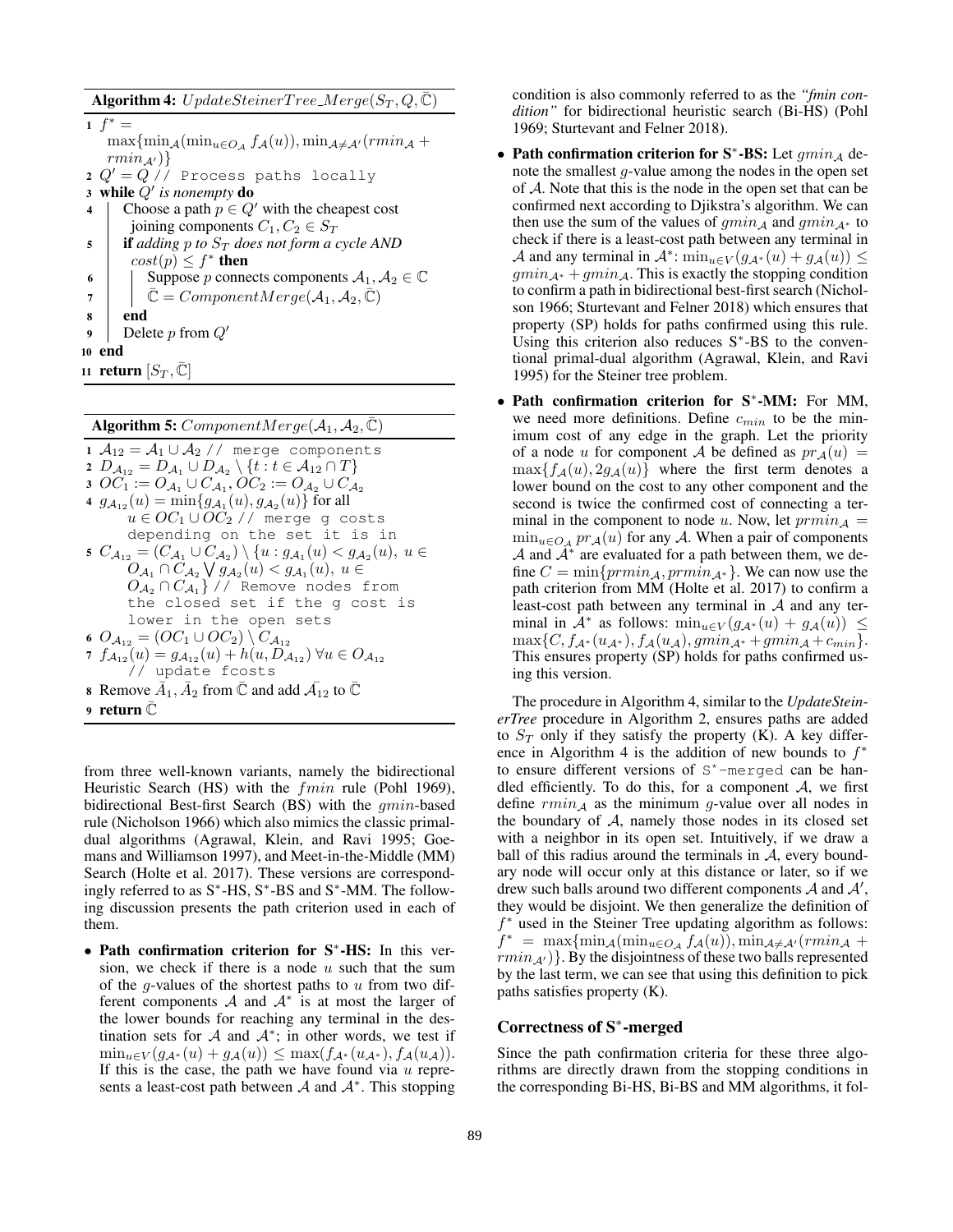lows that the three algorithms obey the (SP) property when they confirm paths between components.

The main point of difference in the merged methods from regular source-destination path-finding algorithms is the definition of open and closed sets since they are now for components rather than just the source or destination. But this is precisely what is handled in the careful redefinition of these sets for a merged component in Algorithm 5. In particular, when components  $A$  and  $A'$  merge, if a node is present in the current closed sets of both  $A$  and  $A'$ , we use the smaller of the two confirmed  $q$ -estimates for the shortest path to it. However, if it is present in the closed set of  $A$  and the open set of  $A'$  but the g-estimate is smaller to  $A'$ , then we remove it from the closed set of the merged component since we have a potentially better path from  $A'$  and since it is still in the open set and not confirmed for its shortest path to  $A'$ . The open set of the merged component is simply those nodes in the union of the open sets of both merging components that are not retained in the closed set. Once the f and g costs of the merged components are updated correctly, it also follows that the update Steiner tree method in Algorithm 4 ensures all the three versions of  $S<sup>*</sup>$ -merged satisfy property (K). This leads to the following theorem.

Theorem 2. *The* S\*-merged *framework when specialized to any of the three path confirmation criteria (*S\*-HS*,* S\*-BS*,* S\*-MM*) finds a Steiner tree of cost at most equal to the optimal MGPF cost. This Steiner tree can then be used to obtain a 2-approximation algorithm for MGPF.*

### Numerical Results

Setup: Computational experiments were conducted on a computer with a 2.80 GHz Intel Core i7-7700HQ processor. All algorithms were implemented in Python 3.6 under Ubuntu 18.04. We compared the number of expanded nodes and runtimes of the proposed algorithms, namely S\*-unmerged, S\*-HS, and S\*-MM, against two conventional solvers, the primal-dual (or  $S^*$ –BS) and the naive Kruskal's approach<sup>5</sup>. Each of the algorithms was evaluated on five separate 8-neighbor type grid maps, obtained via the MAPF benchmark library. These maps (see Table 1) were chosen based on the shape of the obstacles (maze or randomized) or their absence. Within each map, a varying number of terminals  $(N = 10, 20, 30, 40, 50)$  was randomly generated and placed. For each map and  $N$ , 10 problem instances were generated. Comparisons were also made with respect to factors such as merging, reprioritization, and heuristic strengths. Due to space constraints, we first present the results for the "den312d" map in the MAPF library with and without the re-prioritization steps; later, in Table 1, we present results for all the maps for a fixed number of terminals with no re-prioritization.

Heuristics via landmarks: Each map was pre-processed to provide a fast look-up table for heuristic lower-bound estimates between any pair of nodes in the map. Each of these heuristic estimates was then scaled by a weighting factor  $w$  to understand its impact on the overall performance of the algorithms. For small maps, heuristic estimates were obtained by computing the least-costs between any pair of nodes in the map using Dijkstra's algorithm. However, for moderately-sized maps, estimates were obtained using the ALT method (Goldberg and Harrelson 2005) in combination with the octile distance. To implement the ALT method, one hundred "landmarks" were randomly chosen throughout the maps such that the landmarks were "border nodes" in the graph (with node degree  $<$  8). Dijkstra's algorithm was then used to find the least-cost from each landmark to the remaining nodes in the map; these least-costs were in turn used to compute a lower bound on the least-cost between any pair of nodes in the map.

### Comparisons Based on Expanded Nodes and Time

Fig. 3 shows the average number of expanded nodes and computational time (in secs) as a function of the number of terminals for all the algorithms. The weighting factor  $w$  for the heuristics in these results was set to 1. The three heuristic-based algorithms (S\*-unmerged, S\*-HS, and  $S^*$ -MM), expanded fewer nodes on average than the conventional solvers which did not use any heuristic information. The merged algorithms  $(S^* - HS, S^* - MM)$  outperformed the others in terms of expanded nodes. This trend was consistent across all maps and weighting factors (see Table 1). On the other hand, with respect to average computation times, the primal-dual algorithm  $(S<sup>*</sup>-BS)$  was competitive in comparison to the other merged versions and S\*-unmerged on the tested instances (this can also be observed in Table 1). These runtimes were also dependent on whether the re-prioritization steps (both in  $S^*$ -unmerged and S\*-merged) were switched on or off. This will be examined in the next subsection.

### Impact of Re-prioritization

The results in Fig. 3 show that the number of expanded nodes, on average, reduced by nearly 50% with reprioritization for algorithms (S\*-unmerged, S\*-HS, and  $S^*$ -MM) at the expense of some additional computation time; these reductions also become more pronounced as the number of terminals increased. While re-prioritization did not significantly affect the computation times, the trends show that this will be a factor for a larger number of terminals. This overhead is likely linked to the data structures used for the open sets in the algorithms. Presently, each open-set is implemented using a binary heap based priority queue. More efficient data structures will be investigated in future work.

# Impact of Quality of Heuristics

Results are reported here for problem instances with 50 terminals. Fig. 4 shows the average number of expanded nodes and computational times for each algorithm as a function of the weighting factor  $(w)$  used for the heuristics.  $w = 0$  is equivalent to using no heuristic estimates and  $w = 1$  corresponds to using the best possible estimates (computed using the landmark based algorithms described earlier). In general, we observed that S\*-MM expanded the least number of

<sup>&</sup>lt;sup>5</sup>Here, we implement the approach described in the Background and Preliminaries section. First, we compute the least-cost paths between any pair of terminals to find the metric completion. Then use Kruskal's algorithm to find a MST for the metric completion.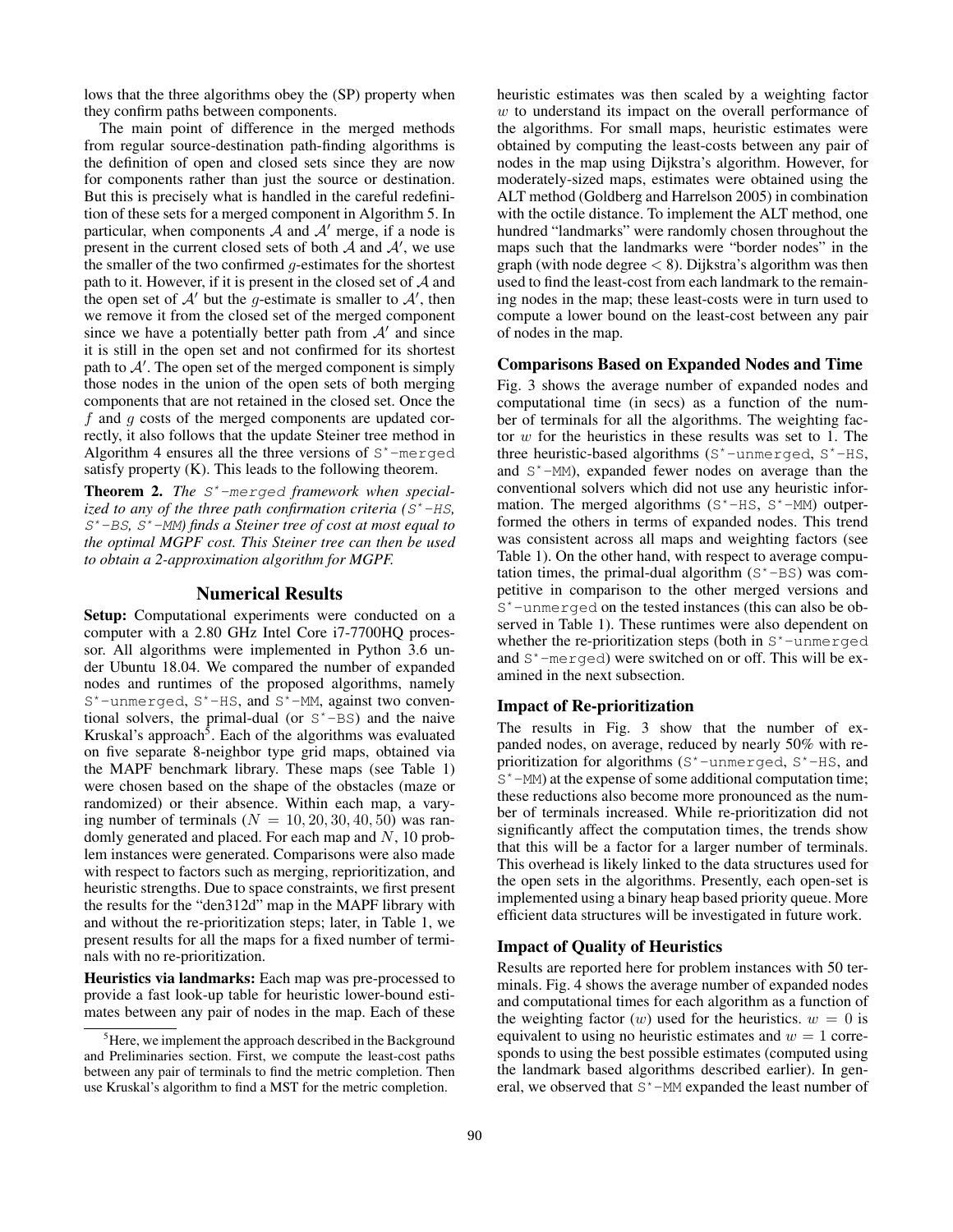

Figure 3: "den312d" map: Average number of expanded nodes and computational times as a function of number of terminals and re-prioritization. w is fixed at 1. For these instances, Naive Kruskal expands between  $22005 - 119805$  nodes with runtimes in  $4.01 - 21.27$  secs as N varies from 10 to 50 terminals.



Figure 4: "den312d" map: Average number of expanded nodes and computation times as a function of heuristic strength and re-prioritization.  $N$  is fixed at 50.

nodes with lower computational times compared to all the other algorithms (this can also be inferred in Table 1). While the algorithms (S\*-unmerged, S\*-HS, and S\*-MM) expanded significantly a fewer number of nodes in comparison to  $S^*$ -BS when  $w = 1$  (particularly when re-prioritization is turned on),  $S^*$ -BS performed better than other algorithms when  $w = 0$ .

There are also subtle differences between the two merged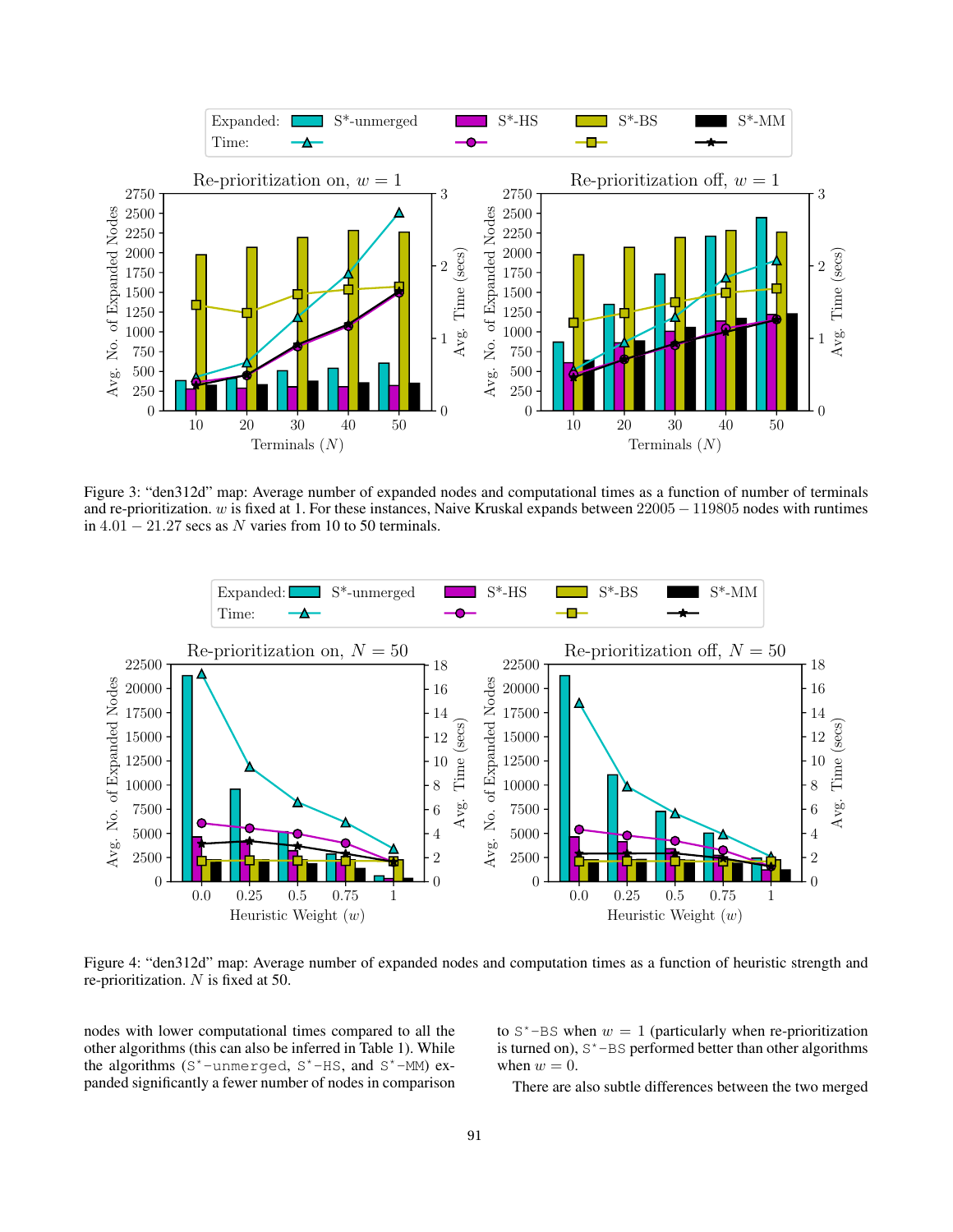|                           |                                                                            | Avg. No. of Expanded Nodes (Avg. runtime in secs)                                    |                                                                                     |                                                                                    |                                                                                     |                                                                                    |
|---------------------------|----------------------------------------------------------------------------|--------------------------------------------------------------------------------------|-------------------------------------------------------------------------------------|------------------------------------------------------------------------------------|-------------------------------------------------------------------------------------|------------------------------------------------------------------------------------|
| Map                       | Algorithm                                                                  | $w=0$                                                                                | $w = 0.25$                                                                          | $w = 0.50$                                                                         | $w = 0.75$                                                                          | $w=1$                                                                              |
| den312d<br>πw             | Kruskal<br>S <sup>*</sup> -unmerged<br>$S^*$ -HS<br>$S^*$ -BS<br>$S^*$ -MM | 119805 (21.29)<br>21334.6 (14.80)<br>4635.2 (4.32)<br>2262.6 (1.68)<br>2262.6 (2.32) | 119805 (21.26)<br>11064.8 (7.89)<br>4139.7 (3.82)<br>2262.6 (1.69)<br>2310.6 (2.33) | 119805 (21.26)<br>7269.6 (5.66)<br>3412.2 (3.37)<br>2262.6 (1.69)<br>2223.8 (2.35) | 119805 (21.26)<br>5019.7 (21.26)<br>2723.2 (2.60)<br>2262.6 (1.67)<br>1906.7 (1.93) | 119805 (21.26)<br>2444.9 (2.07)<br>1221.0 (1.26)<br>2262.6 (1.68)<br>1227.6 (1.25) |
| $empty-32-32$             | Kruskal<br>S*-unmerged<br>$S^*$ -HS<br>$S^*$ -BS<br>$S^*$ -MM              | 50176 (9.08)<br>6201.6 (4.52)<br>1881.8 (1.84)<br>702.0 (0.55)<br>702.0 (0.78)       | 50176 (9.08)<br>4022.6(3.01)<br>1657.4(1.62)<br>702.0 (0.57)<br>714.2 (0.80)        | 50176 (9.08)<br>2805.6 (2.27)<br>1231.2 (1.28)<br>702.0 (0.56)<br>776.4 (0.85)     | 50176 (9.08)<br>2026.6 (1.69)<br>939.9 (0.99)<br>702.0(0.55)<br>702.3 (0.78)        | 50176 (9.08)<br>1159.2(1.05)<br>489.2 (0.55)<br>702.0 (0.56)<br>492.4 (0.54)       |
| maze-32-32-4              | Kruskal<br>S*-unmerged<br>$S^*$ -HS<br>$S*-BS$<br>$S^*$ -MM                | 38710 (6.70)<br>8808.8 (6.17)<br>1461.7 (1.39)<br>768.9 (0.58)<br>768.9 (0.79)       | 38710 (6.70)<br>4740.3 (3.38)<br>1379.7 (1.32)<br>768.9 (0.58)<br>775.8 (0.80)      | 38710 (6.70)<br>3178 (2.40)<br>1138.3(1.14)<br>768.9 (0.58)<br>759.8 (0.80)        | 38710 (6.70)<br>2361.8 (1.84)<br>980.7 (0.97)<br>768.9 0.58)<br>710.3 (0.73)        | 38710 (6.70)<br>1751.9 (1.44)<br>584.3 (0.59)<br>768.9 (0.59)<br>583.0 (0.59)      |
| orz601d                   | Kruskal<br>S*-unmerged<br>$S*-HS$<br>$S^*$ -BS<br>$S^*$ -MM                | 92610 (16.48)<br>14639.7 (10.42)<br>3569.2 (3.35)<br>1672.7(1.25)<br>1672.7 (1.68)   | 92610 (16.48)<br>8503.5 (6.26)<br>3152.9 (2.99)<br>1672.7(1.25)<br>1723.5 (1.74)    | 92610 (16.48)<br>5745.9 (4.54)<br>2515.6 (2.54)<br>1672.7(1.26)<br>1684.3 (1.26)   | 92610 (16.48)<br>3828.9 (3.10)<br>1949.4 (1.96)<br>1672.7 (1.24)<br>1424.9 (1.48)   | 92610 (16.48)<br>1994.1 (1.76)<br>927.3 (0.99)<br>1672.7 (1.26)<br>931.7 (0.97)    |
| random-64-64-10<br>-93.87 | Kruskal<br>S <sup>*</sup> -unmerged<br>$S^*$ -HS<br>$S^*$ -BS<br>$S^*$ -MM | 180663 (31.31)<br>24270.9 (17.41)<br>6869.7 (6.45)<br>2792.7 (2.07)<br>2792.7 (2.87) | 180663 (31.31)<br>12976.3 (9.57)<br>5779.4 (5.49)<br>2792.7 (2.08)<br>2899.5 (3.03) | 180663 (31.31)<br>8055.3 (6.36)<br>4366.9 (4.38)<br>2792.7 (2.10)<br>2794.2 (2.97) | 180663 (31.31)<br>4951.1 (2.25)<br>2981.1 (3.01)<br>2792.7 (2.09)<br>2171.2(2.25)   | 180663 (31.31)<br>1981 (1.78)<br>1111.3(1.25)<br>2792.7 (2.09)<br>1137.2 (1.24)    |

Table 1: Summary of results for  $N = 50$  terminals and varying heuristic weights with no re-prioritization.

| Map             | Min   | Avg   | Max   |
|-----------------|-------|-------|-------|
| den312d         | 1.780 | 1.872 | 1.966 |
| $empty-32-32$   | 1.788 | 1.900 | 1.976 |
| maze-32-32-4    | 1.680 | 1.846 | 1.977 |
| orz601d         | 1.693 | 1.835 | 1.962 |
| random-64-64-10 | 1.815 | 1.882 | 1.939 |

Table 2: Minimum, average and maximum *a-posteriori* guarantees obtained for all the test instances.

heuristic-based algorithms. Figure 4 shows that using stronger heuristics have a greater effect on S\*-HS than with S<sup>\*</sup>-MM. This is because in general, we observe that MM confirms paths more aggressively than HS especially for less accurate heuristics. When  $w = 0$ ,  $S^*$ -MM behaves identically to  $S^*$ -BS, and outperforms  $S^*$ -HS. When  $w = 1$ , the performance of both  $S^*$ -HS and  $S^*$ -MM are quite similar.

# *A-posteriori* Guarantees of Proposed Algorithms

The quality of the solutions obtained by any of the proposed algorithms for MGPF can be inferred by computing the *a-posteriori* guarantee, i.e., for a given instance, the *aposteriori* guarantee is defined as the ratio of the cost of

the feasible solution obtained by an algorithm and a lower bound to the optimal cost. The minimum, average and maximum *a-posteriori* guarantees obtained for the tested instances is shown in Table 2. These guarantees are generally lower than the approximation ratio which is a (worst-case) theoretical bound for any instance of the problem. A feasible path is constructed by following the procedure in Fig. 1. The lower bound to the optimal cost used here is simply the cost of the Steiner tree obtained using any of the proposed algorithms.

## **Conclusions**

In this article, a framework called S<sup>∗</sup> was presented for developing a suite of efficient 2-approximation algorithms for MGPF. Additionally, numerical results were also presented to compare the algorithms from the proposed framework with the conventional solvers in terms of the number of expanded nodes and computation time. Overall, the results show that the version of the proposed framework which uses the MM algorithm (Holte et al. 2017) performed the best. Future work can explore decentralized implementations and alternate data structures for faster implementations of S<sup>∗</sup> .